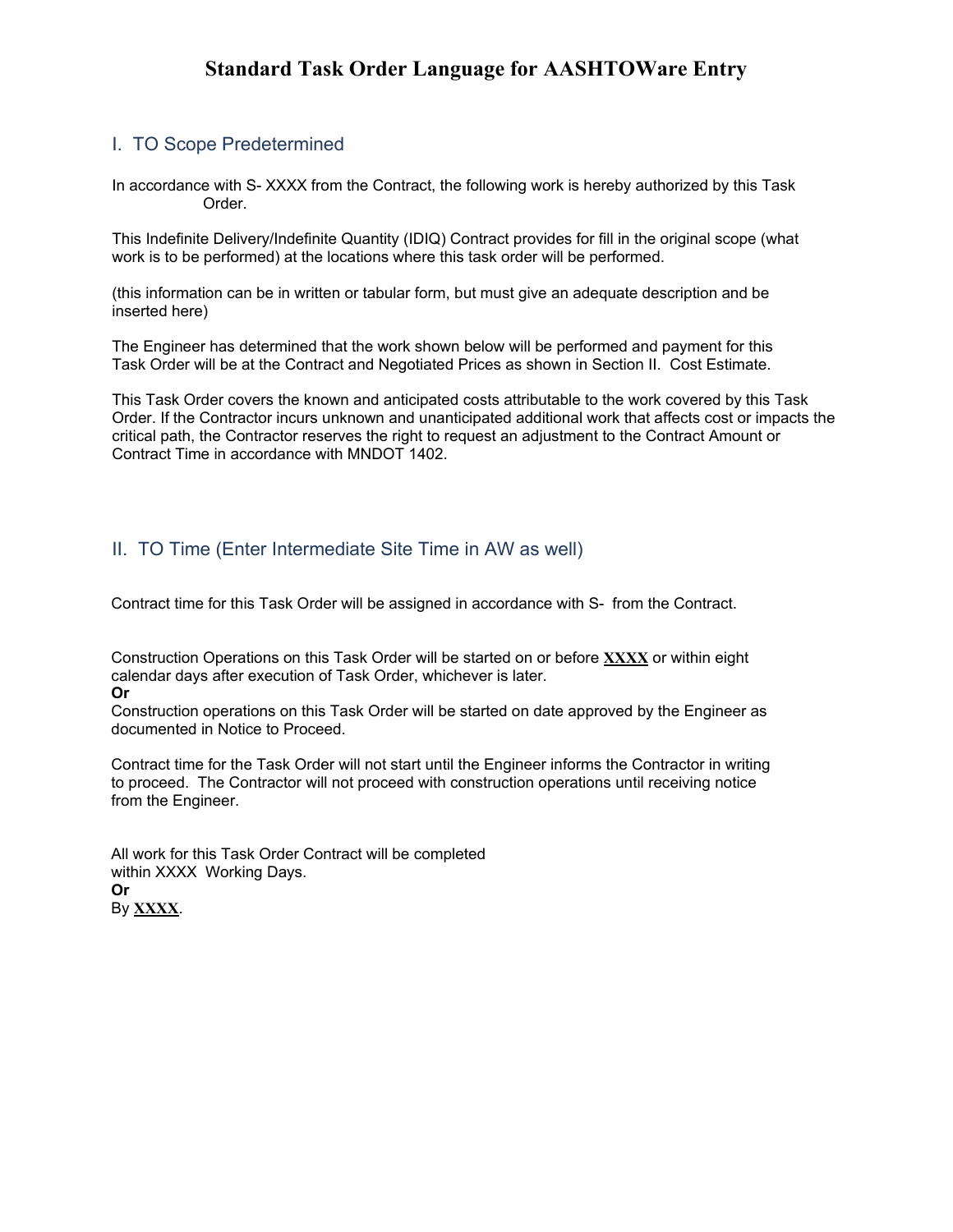## III. TO SPECIAL

(Check appropriate box) A. STATE FUNDS Office of Civil Rights: (\_) DBE/TGB/Vet's Preference Goal Met or (\_) Waiver Form Attached (If Required)

Utilities have been notified: (\_) No impact, (\_) Adjust/Relocate, (\_) Reimbursable

MnDOT Utility Certification Form: (\_) MnDOT Utility Certification Form Attached (Required)

Permits Required and Attached: (\_) Watershed, (\_) DNR, (\_) COE, (\_) Judicial Ditch Authority, (\_) SWPPP

Funding Authorization, Source and Control Section Funding:

(\_) Contracts with a Maximum Amount of \$ 4,000,000.01 or Greater: IDIQ Budget Tracking and IDIQ Control Sections Attributes Forms Attached. (Required at the time of final submittal to OCIC for approval)

(\_) Contracts with a Maximum Amount of \$ 4,000,000.00 or Less: IDIQ Budget Tracking Form Attached. (Required at the time of final submittal to OCIC for approval)

## IV. ESTIMATE OF COST (Enter items in AW)

- IDIQ Contract Items
- Non IDIQ Contract Items (from the Bid Schedule)
- Add any negotiated items
- Applicable items to the Task Order (Enter as "Dollar" items in AASHTOWare)
	- 1. Mobilization per Special Provision
	- 2. Cost Escalation (based on contract year)
	- 3. Incentives
	- 4. Material Invoices
	- 5. Contingency (up to two percent of Task Order total)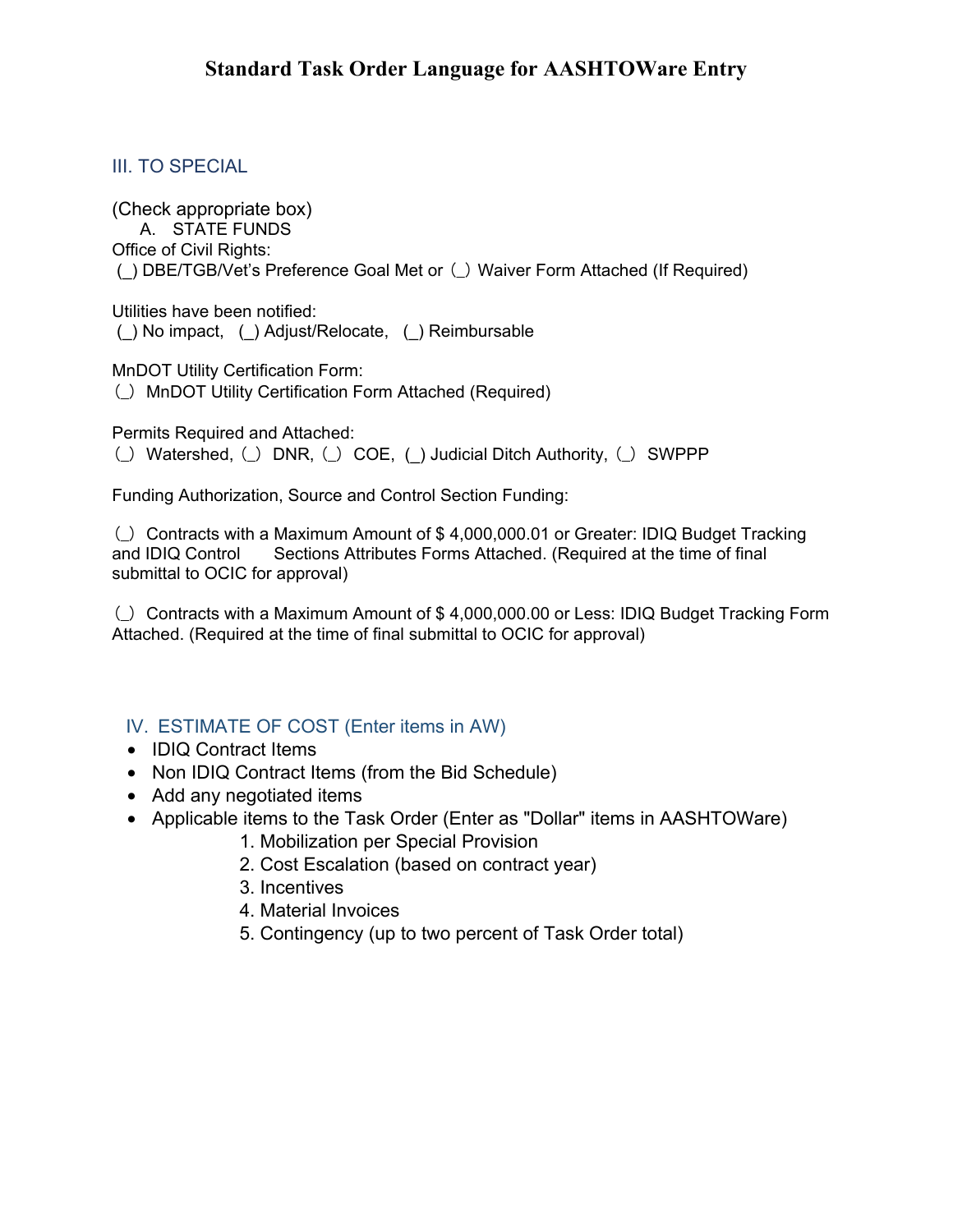## **Instructions for IDIQ Budget Tracking Form - State Funds Only**

For the most updated form:

- a. [IDIQ Budget Tracking Form 9-13](http://www.dot.state.mn.us/const/tools/docs/IDIQ/IDIQ_FormStateFundsBudgetTracking9-13.pdf) (fillable PDF form)
- b. [IDIQ Budget Tracking Form 9-13 Print Version](http://www.dot.state.mn.us/const/tools/docs/IDIQ/IDIQ_BudgetTrackingForm%209-13PrintVer.pdf) (blank form)

ATP: Enter the ATP where the funding is coming from.

**Prime SP:** Enter the S.P. that the project was Let under.

**Task Order SP's :** Enter the all the SP's that the Task Order will be spending funds on. Behind the SP's put the dollar amounts in parentheses for that SP.

**Project Description:** Insert the description from PPMS.

**TH:** List all the routes.

**Task Order:** Enter the Task Order number this is for.

**Task Order Amount:** This is a calculated field.

**Contract Number:** Enter the Contract Number that it is Let under (can find this on the funding screen in PPMS).

**Contract Minimum:** Enter the Contract minimum (make sure to look at the contract to find this amount).

**Contract Maximum:** Enter the Contract maximum (make sure to look at the contract to find this amount).

**Last Day to Add Task Orders:** Enter the date that is in the contract or talk to the District Construction Resident Engineer for the date.

**Current Encumberance:** The dollar amount that is currently encumbered.

**Previous Task Orders:** The cumulative dollar amount of the previous Task Orders.

**New Task Order:** The dollar amount of the new Task Order.

**Remaining Available:** This is an automatically calculated field (Current Encumbrance minus Previous Task Orders minus New Task Order).

**Additional Funds Needed:** If the Remaining Available is a negative number then you would enter that number in here (as a positive value). If the Remaining Available is a positive number, then you would enter a zero or leave it blank.

**Fiscally Constrained:** If there is a value in the Additional Funds Needed, put Yes in here and then an explanation is needed in the Fiscal Constraint Field's.

C:\Users\john1gre\AppData\Local\Microsoft\Windows\Temporary Internet Files\Content.Outlook\EPRSLUF9\Instructions for IDIQ Project Budget Tracking Form.docx Created by: Tony Pfau Reviewed by: Pa Youa Xiong Created on: 7/26/2013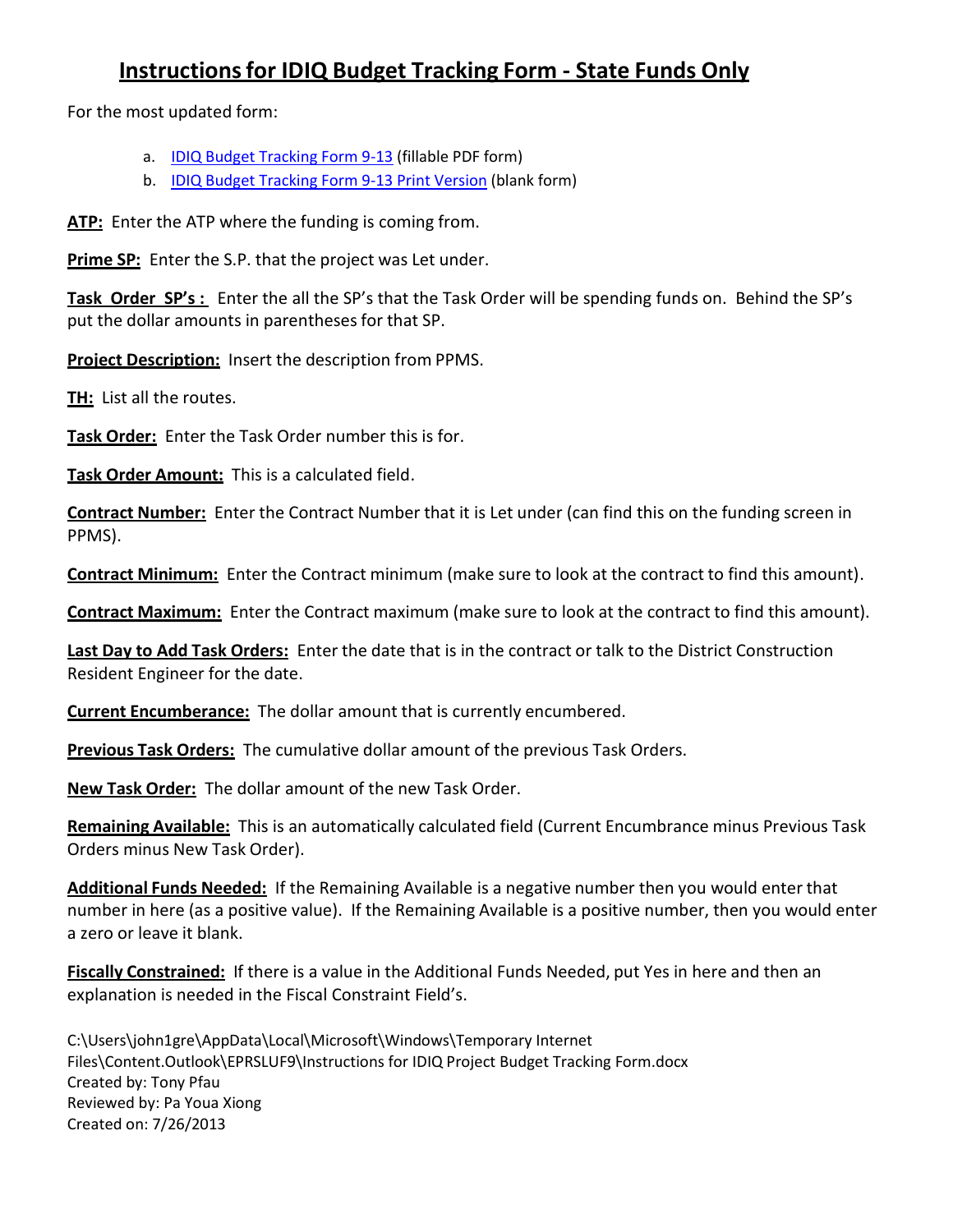**Source 1:** Explain where the additional money is coming from. An example is if the money is coming from your Setaside account the following would be entered:

Seq. # = 1353, SP = 8808-SAS-14, Amount Requested = \$250,000, Notes/Description = The estimate in the STIP for this project was \$7,933,635 (100% State Funds). A portion of the funds will be used from this project to fund S.P. 3413-53.

Note: If the project is being funded by multiple sources, fill out the next funding source in Source 2 just like above.

**Task Order Encumbrance Information:** Fill out the appropriate funding string information on where the funding is coming from. If there is multiple funding, please specify on the bottom of the form on which SP's have which funding.

Note: At this time there should be no operations money used on these forms. If you are using your operations money on these, please have the money transferred to the SRC account prior to submitting these forms.

**Signature Blocks:** Electronic or actual signatures are required in all blocks. Also fill in the date that it is signed.

# **Note: No PPMS change form is needed for IDIQ projectsif these are filled out correctly.**

C:\Users\john1gre\AppData\Local\Microsoft\Windows\Temporary Internet Files\Content.Outlook\EPRSLUF9\Instructions for IDIQ Project Budget Tracking Form.docx Created by: Tony Pfau Reviewed by: Pa Youa Xiong Created on: 7/26/2013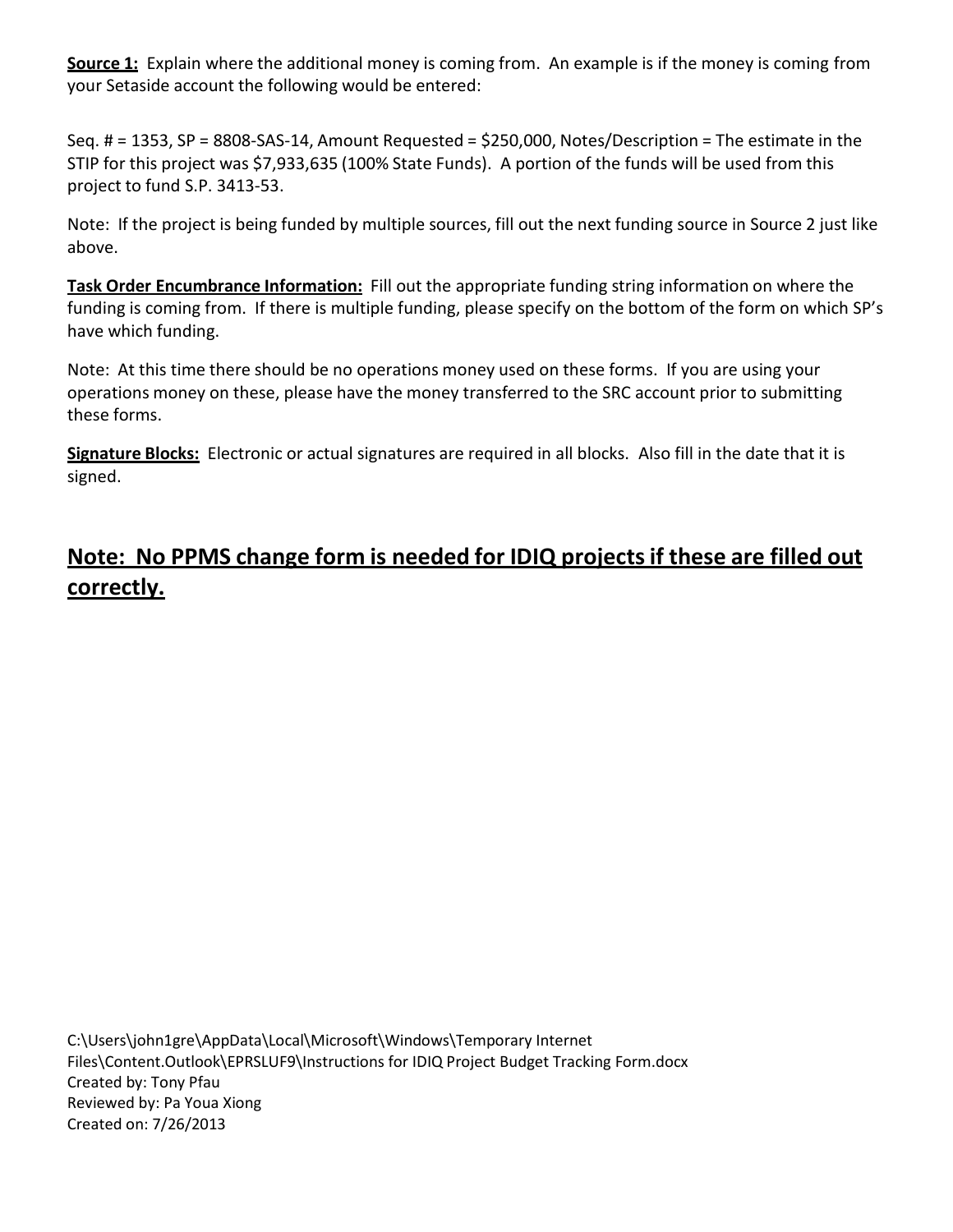#### Minnesota Department of Transportation **IDIQ Project Budget Tracking Form - State Funds Only**

| ATP                                             | Prime SP             | Task Order SPs                                                                                                                                                                      |                               |                                           |                     |                             |              |
|-------------------------------------------------|----------------------|-------------------------------------------------------------------------------------------------------------------------------------------------------------------------------------|-------------------------------|-------------------------------------------|---------------------|-----------------------------|--------------|
|                                                 |                      |                                                                                                                                                                                     |                               |                                           |                     |                             |              |
|                                                 |                      |                                                                                                                                                                                     |                               |                                           |                     |                             |              |
| <b>Project Description</b>                      |                      |                                                                                                                                                                                     |                               | $\overline{H}$                            | Task Order          | Task Order Amount           |              |
|                                                 |                      |                                                                                                                                                                                     |                               |                                           | TO-                 | \$0.00                      |              |
| <b>Contract Number</b>                          |                      | Contract Minimum                                                                                                                                                                    |                               |                                           | Contract Maximum    | Last Day to Add Task Orders |              |
|                                                 |                      |                                                                                                                                                                                     |                               |                                           |                     |                             |              |
| <b>Contract Funding Summary - Total Funding</b> |                      | Current                                                                                                                                                                             | Previous                      | New Task                                  | Remaining           | Additional                  | Fiscally     |
|                                                 |                      | Encumbrance                                                                                                                                                                         | <b>Task Orders</b>            | Order                                     | Available           | <b>Funds Needed</b>         | Constrained* |
|                                                 |                      |                                                                                                                                                                                     |                               |                                           | \$0.00              |                             | Yes          |
|                                                 |                      |                                                                                                                                                                                     |                               |                                           |                     |                             |              |
|                                                 |                      | *If Task Order requires additional funding, please fill New Funding Source Information below. If no additional funds are needed, please skip to Task Order Encumbrance Information. |                               |                                           |                     |                             |              |
| *New Funding Sources: Fiscal Constraint         |                      | Seq.#                                                                                                                                                                               | $\ensuremath{\mathsf{SP}}$    | Amount Requested                          | Notes / Description |                             |              |
| Source 1                                        |                      |                                                                                                                                                                                     |                               |                                           |                     |                             |              |
| State SRC                                       |                      |                                                                                                                                                                                     |                               |                                           |                     |                             |              |
| Source 2                                        |                      |                                                                                                                                                                                     |                               |                                           |                     |                             |              |
|                                                 |                      |                                                                                                                                                                                     |                               |                                           |                     |                             |              |
| State SRC                                       |                      |                                                                                                                                                                                     |                               |                                           |                     |                             |              |
| Source 3                                        |                      |                                                                                                                                                                                     |                               |                                           |                     |                             |              |
| State SRC                                       |                      |                                                                                                                                                                                     |                               |                                           |                     |                             |              |
|                                                 |                      |                                                                                                                                                                                     | <b>Total Amount Requested</b> | \$0.00                                    |                     |                             |              |
|                                                 |                      |                                                                                                                                                                                     |                               |                                           |                     |                             |              |
|                                                 |                      |                                                                                                                                                                                     |                               | <b>Task Order Encumbrance Information</b> |                     |                             |              |
|                                                 | Appropriation Number | Fund                                                                                                                                                                                |                               |                                           | Fin Department ID   | Amount                      |              |
|                                                 |                      |                                                                                                                                                                                     |                               |                                           |                     |                             |              |
|                                                 |                      |                                                                                                                                                                                     |                               |                                           |                     |                             |              |
|                                                 |                      |                                                                                                                                                                                     |                               |                                           |                     |                             |              |
|                                                 |                      |                                                                                                                                                                                     |                               |                                           |                     |                             |              |
|                                                 |                      |                                                                                                                                                                                     |                               |                                           |                     |                             |              |
|                                                 |                      |                                                                                                                                                                                     |                               |                                           |                     |                             |              |
|                                                 |                      |                                                                                                                                                                                     |                               |                                           |                     |                             |              |
|                                                 |                      |                                                                                                                                                                                     |                               |                                           |                     |                             |              |
|                                                 |                      |                                                                                                                                                                                     |                               |                                           |                     |                             |              |
|                                                 |                      |                                                                                                                                                                                     |                               |                                           |                     |                             |              |
|                                                 |                      |                                                                                                                                                                                     |                               |                                           |                     |                             |              |
|                                                 |                      |                                                                                                                                                                                     |                               |                                           |                     |                             |              |
|                                                 |                      |                                                                                                                                                                                     |                               |                                           |                     |                             |              |
| Requested By:                                   |                      |                                                                                                                                                                                     |                               | Signature                                 |                     |                             | Date         |
|                                                 |                      |                                                                                                                                                                                     |                               |                                           |                     |                             |              |
| District Planner/STIP Coordinator               |                      |                                                                                                                                                                                     |                               |                                           |                     |                             |              |
| Concurrence By:                                 |                      |                                                                                                                                                                                     |                               | Signature                                 |                     |                             | Date         |
|                                                 |                      |                                                                                                                                                                                     |                               |                                           |                     |                             |              |
|                                                 |                      |                                                                                                                                                                                     |                               |                                           |                     |                             |              |
|                                                 |                      |                                                                                                                                                                                     |                               |                                           |                     |                             |              |
| DE or ADE for Program Delivery                  |                      |                                                                                                                                                                                     |                               |                                           |                     |                             |              |
| Approval By:                                    |                      |                                                                                                                                                                                     |                               | Signature                                 |                     |                             | Date         |
|                                                 |                      |                                                                                                                                                                                     |                               |                                           |                     |                             |              |

(9/13)